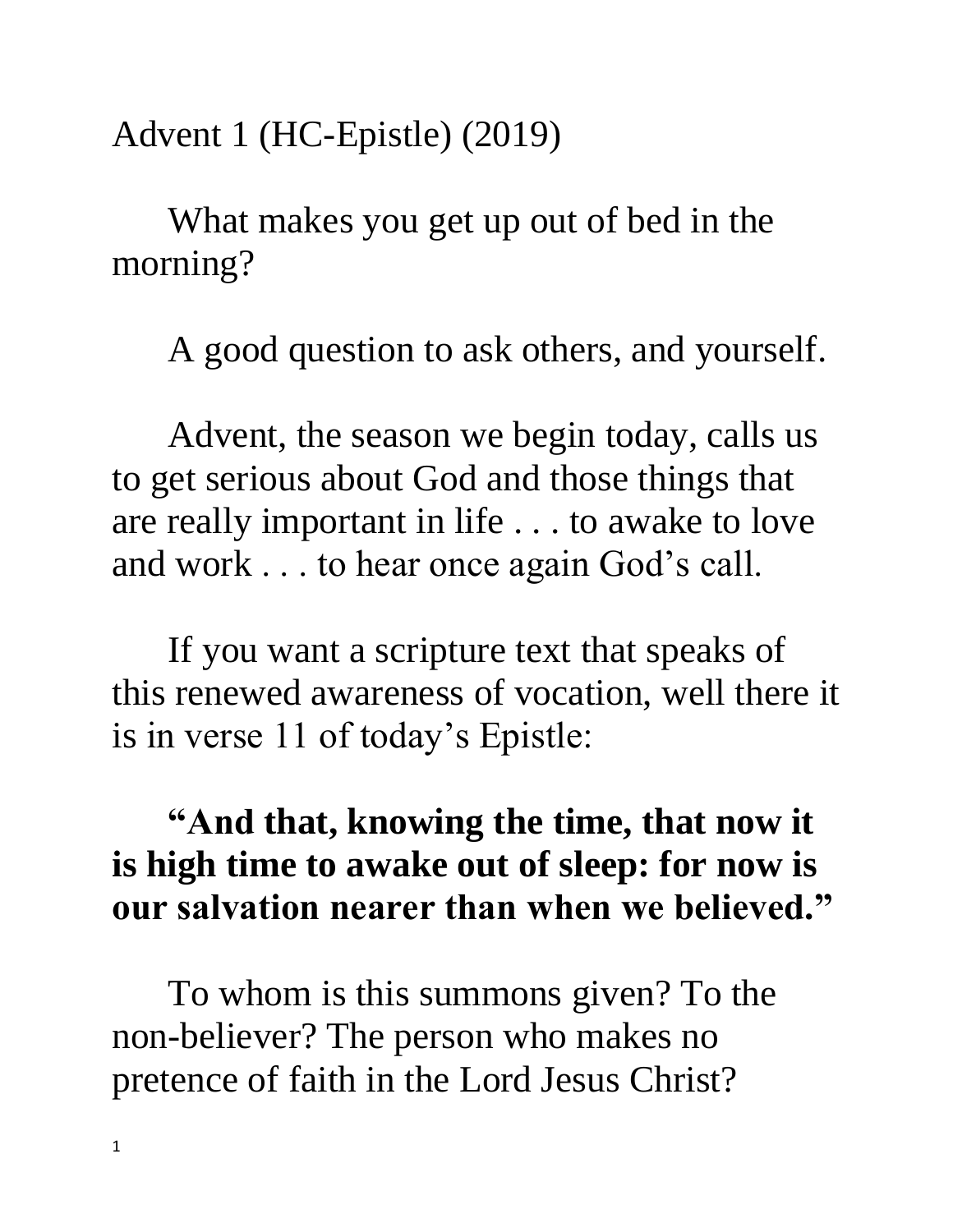No, it is to the person who does. Paul is addressing believers here.

With that said, of course, non-believers need to wake up. They need to wake up and hear the call of the Gospel and believe and be saved.

After all, one of the focuses of Advent is our Lord's Second Coming. A day of reckoning is coming. Grace spurned will be grace lost. What we do now counts in eternity. There is a heaven to be gained and hell to be avoided.

Just by chance if this describes you . . . if you are here this morning without God and without hope in the world . . . for goodness sakes, don't leave here without Jesus. Today can be the most important day of your life.

But, again, unbelievers are not the ones Paul is addressing directly in this passage.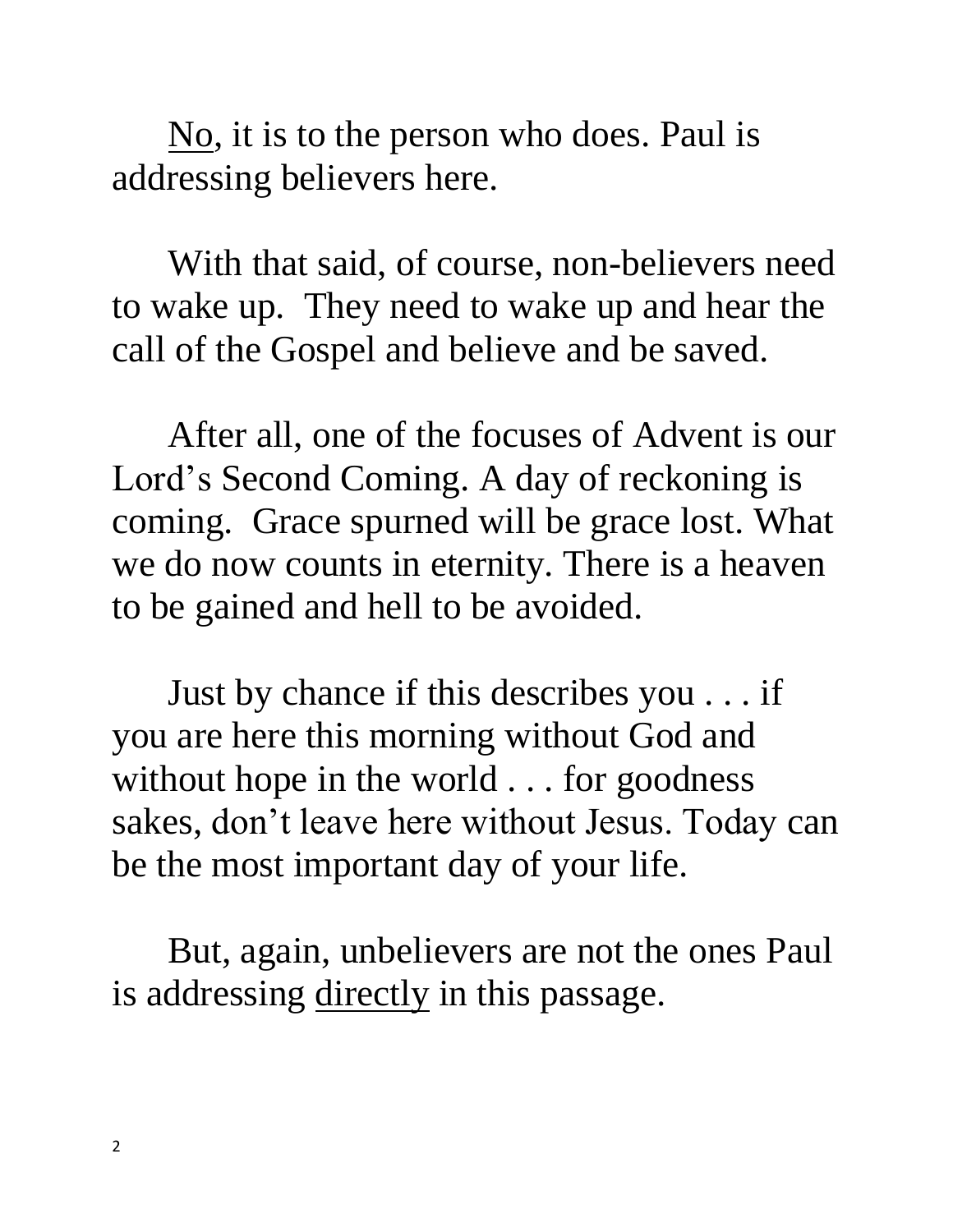No, it is people who have already 'sign on the dotted line' and said "I believe."

His words, I want to suggest, remain relevant today, first, to nominal Christians.

By nominal-Christians, I am thinking of people who identify themselves as Christians but who have yet to discover experientially the power and presence of Christ in their lives.

This past week I listened to a young man describe his journey from being a nominal Christian to a faith-filled, enthusiastic one.

He said he had grown up in a Presbyterian household. His mother had seen to it that he was in church every Sunday.

In Sunday school and Vacation Bible School, he had learned some of the stories of the Bible and most importantly he had learned that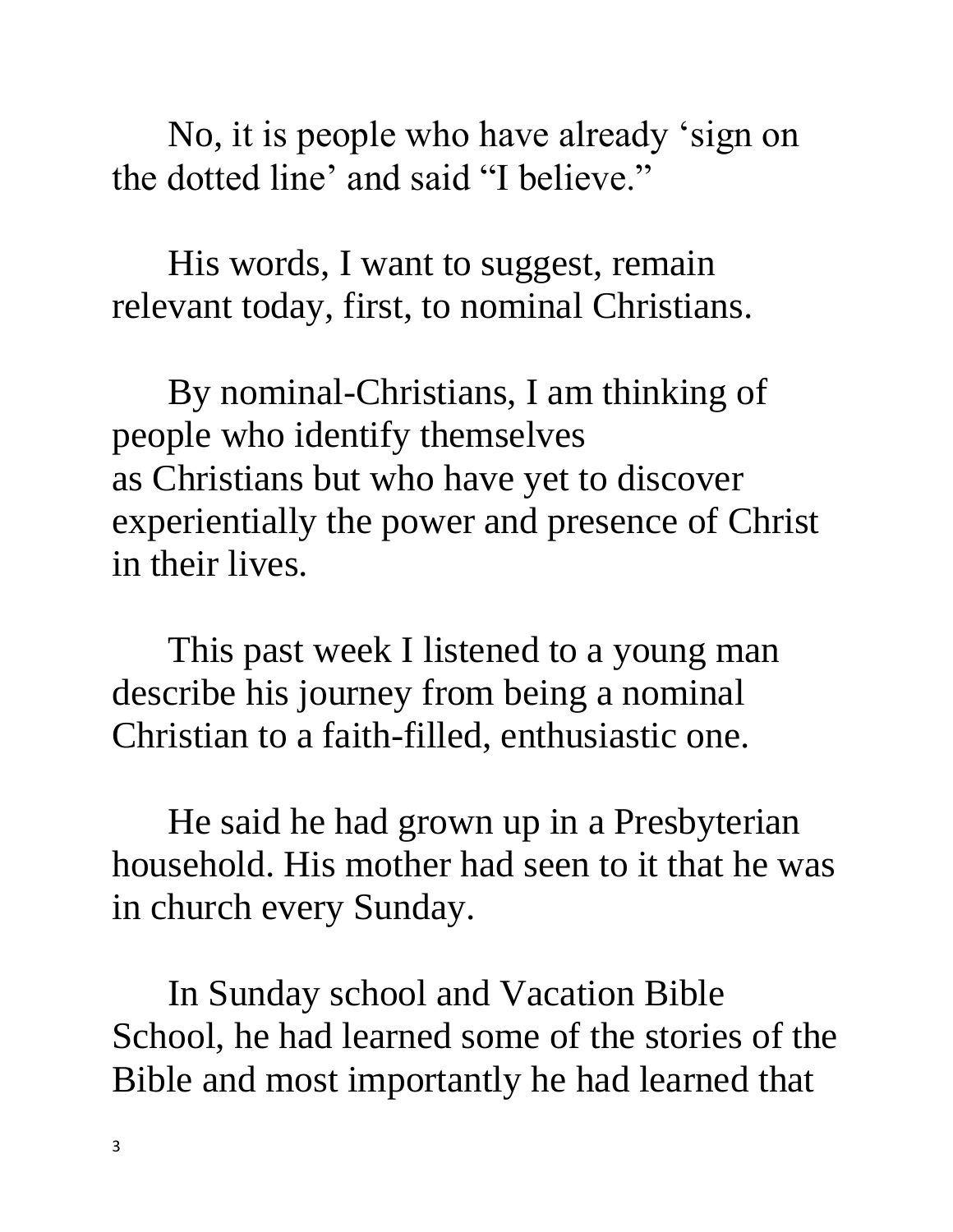God loved him and that Jesus had died for him. He had accepted premises as true.

Yet, none of this had made any great difference in his life. The message had not 'entered his soul'.

His approach to God could be summarized as: Go to church, get your card punched, and you will be alright.

By the time he went off to study at Florida State, that continued to be the extent of his religious understanding.

If he thought about God at all, he pictured him as a distant, tame, benevolent grandfather . . . someone you might go to for help if you got really desperate.

Even so, the first week he arrived in Tallahassee his parental upbringing kicked in. On Sunday morning, he rolled out of bed,

4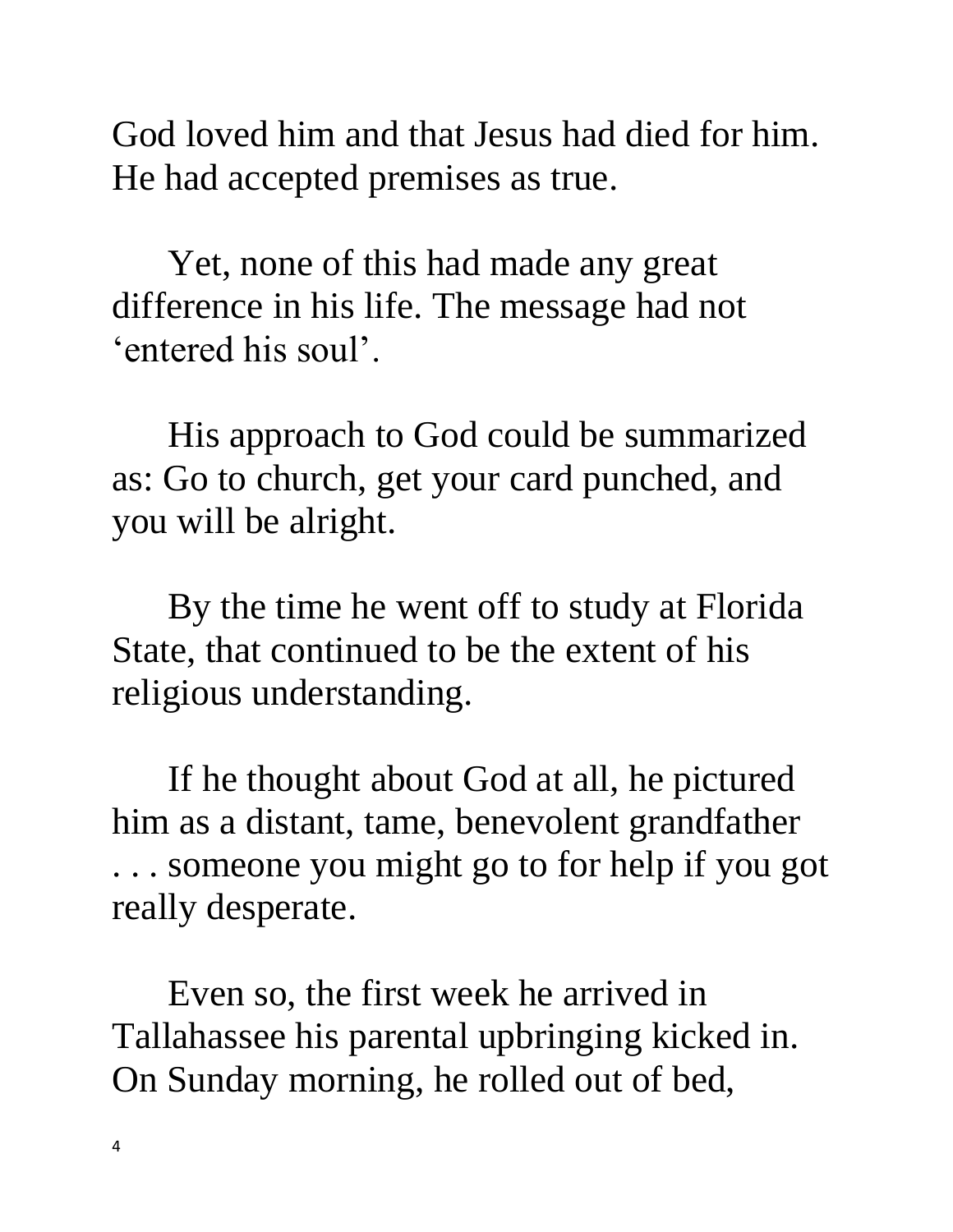gritted his teeth, and determined to go to the nearest church. It didn't matter what denomination.

As it turned out, just down from his dorm was a massive Methodist Church.

He didn't know how Methodists differed from Presbyterians in terms of beliefs and practices. It didn't matter. What mattered was it was close.

So, to the Methodist Church he went for about two years. Each Sunday, he would slip in for service – punch his card – and leave.

From time to time people would buttonhole him and invite him to Bible studies and other meetings. He would thank them and make the excuse that he was too busy with homework.

But finally, he relented and went to a men's Bible study. What immediately impressed him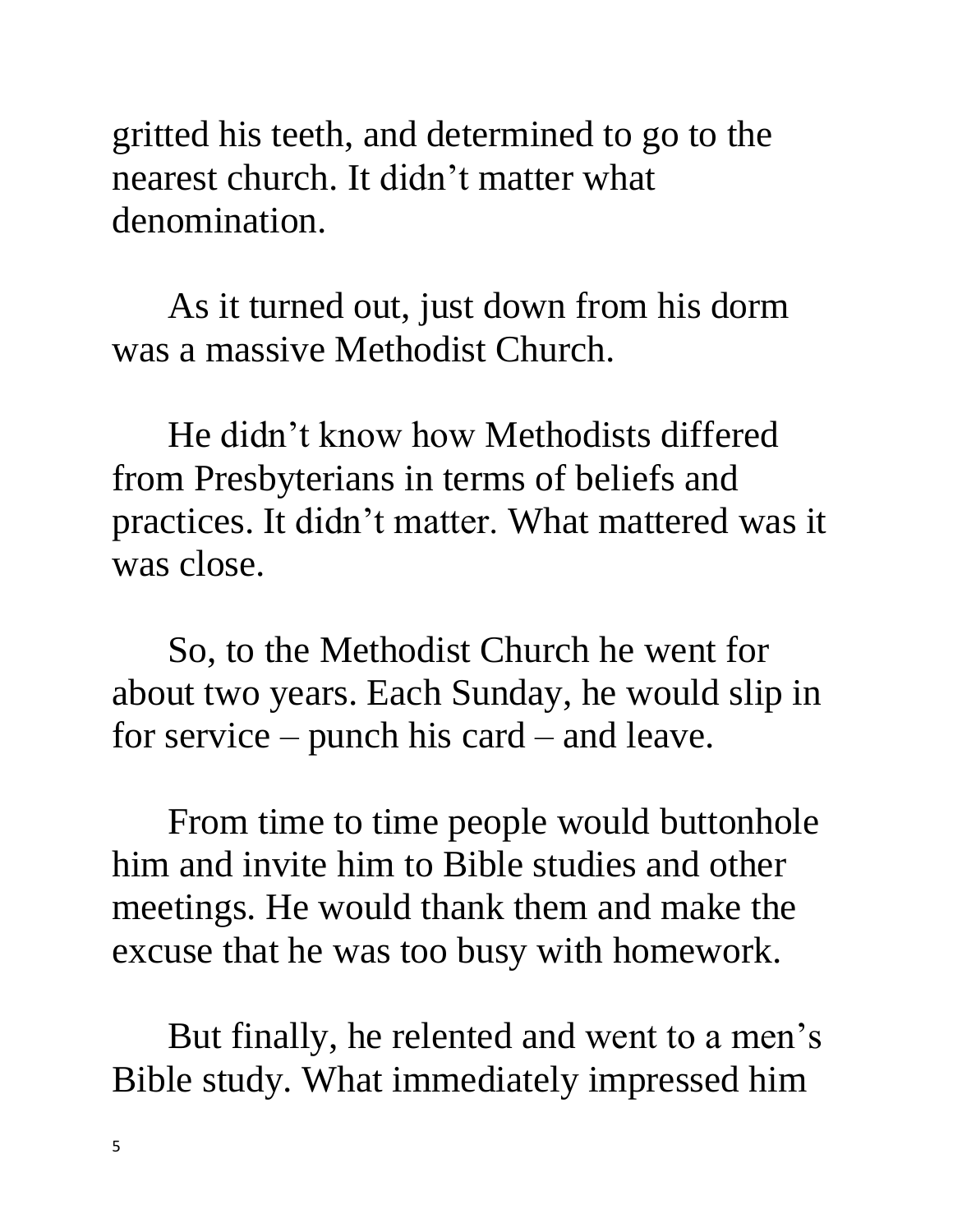and kept him coming back was that prayer was real to these men. So, was Jesus.

More than that, he found the Bible fascinating.

He had never actually read it for himself. In fact, he had not even brought one with him from home and had to go out and buy one.

Well, to make a long story short. It was not long before his nominal Christianity gave way to a heart-felt, glad, enthusiastic, doing Christianity.

He was captivated by the person of Jesus.

He heard the Master's call to love both God and neighbour . . . to seek justice . . . to care for the less fortunate . . . to be His hands and feet and voice in the world.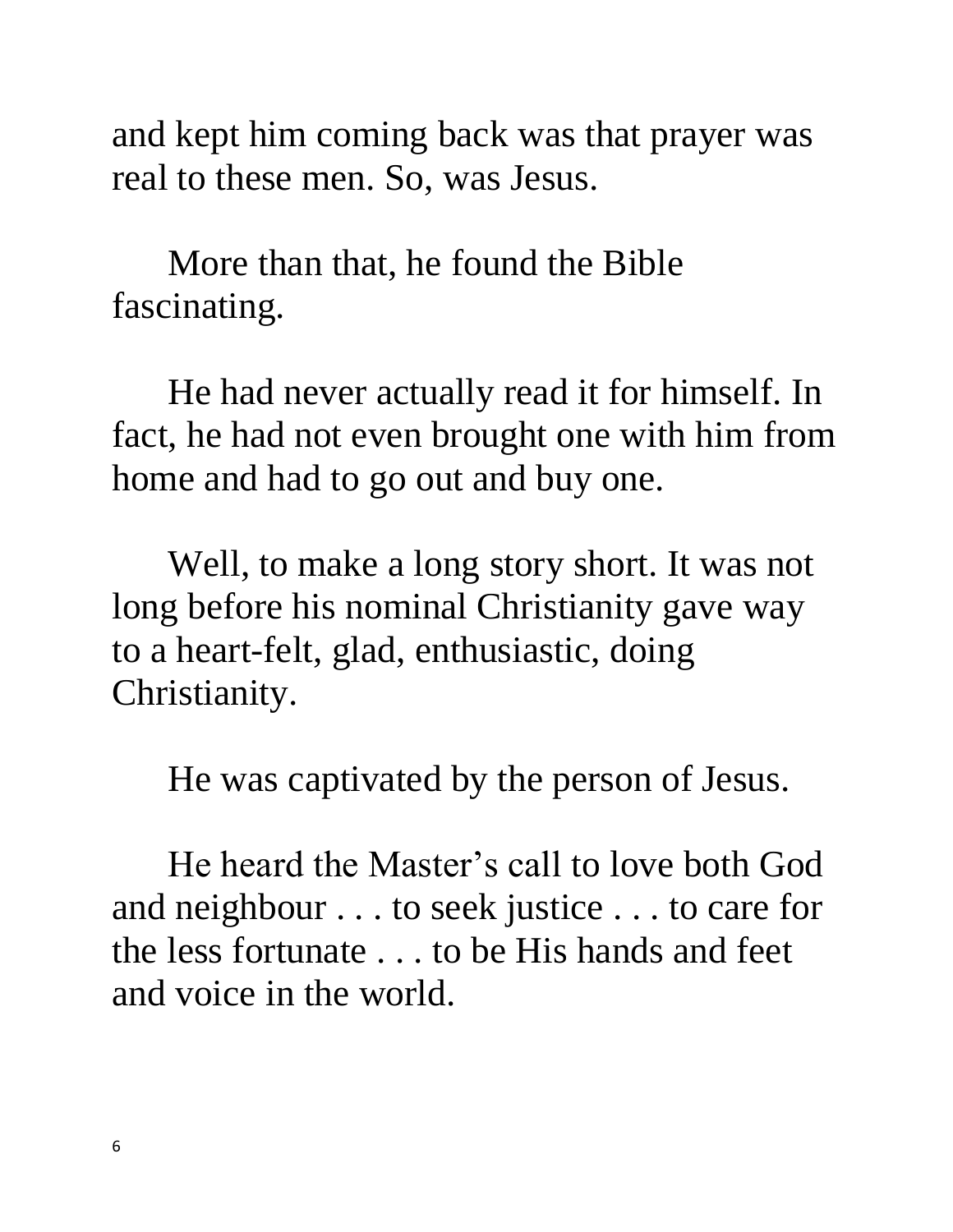This young college student now had a purpose bigger than himself and his future. He had a purpose that propelled him out of bed each morning.

To finish the story . . . he did not stay with the Methodists, though he remains deeply appreciative of them.

In the end, he joined the church of his girlfriend, now wife . . . a church in the liturgical tradition.

Regardless, he remains excited and about His Master's business.

This is, of course, what we pray will happened with all nominal believers . . . that their embryonic faith will come alive and grow.

But, it is not just nominal Christians who need to wake up.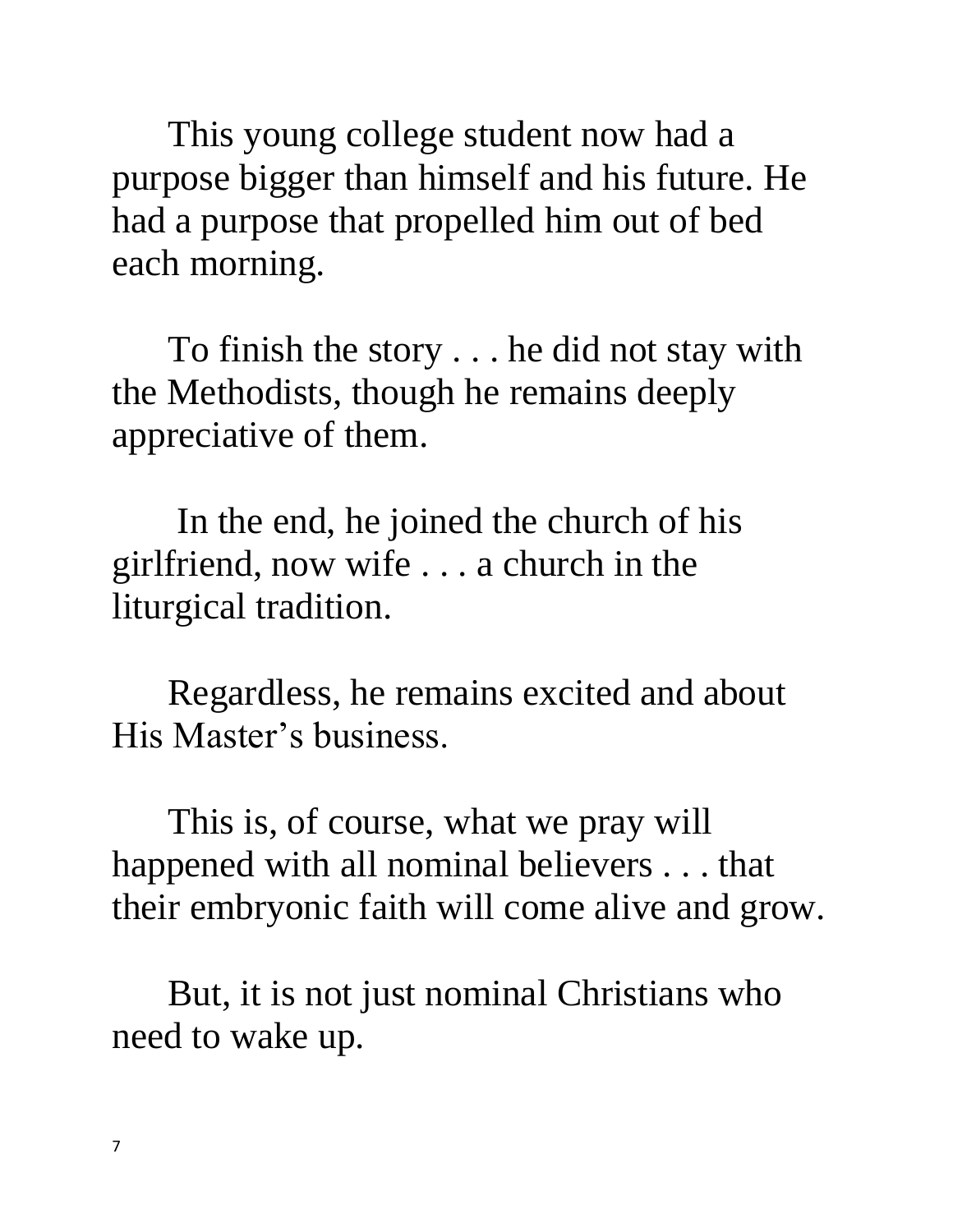It's all of us . . . including those who serve on guilds and committees and who lead worship.

Why? How so?

Well, because it is very easy to go 'to sleep' while doing our various jobs.

*That reminds me of a story*. It is of a preacher who dreamed he went to sleep while preaching, only to wake up and find it wasn't a dream!

Well it can happen . . . in all sorts of ways.

It is easy for clergy, church leaders, indeed Christians of all sorts, to grow lethargic, to find themselves just going through the motions. . . doing what they do, but without any real joy.

Many lose the enthusiasm they felt when they first received the call to follow Jesus.